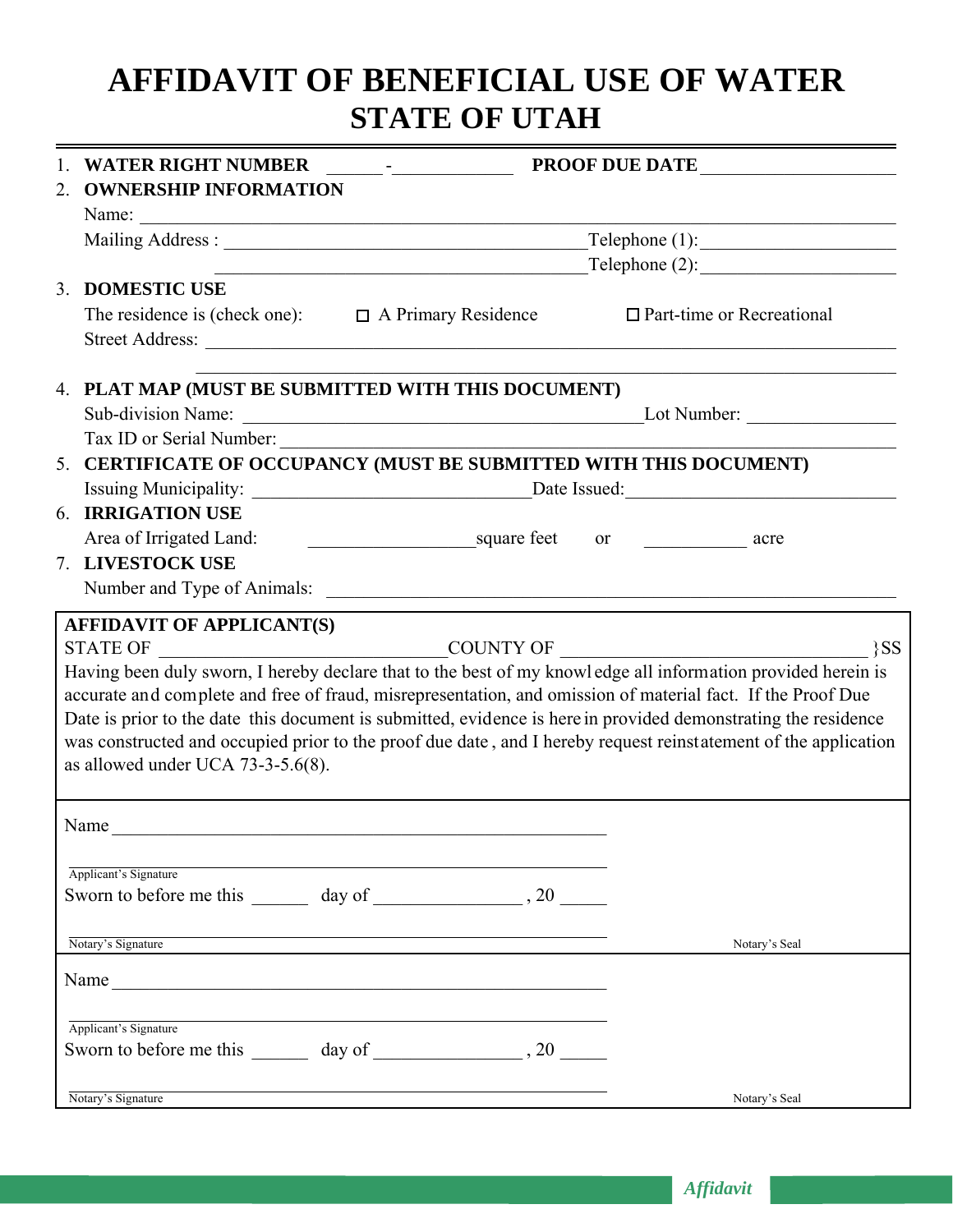#### INSTRUCTIONS FOR COMPLETING AFFIDAVIT OF BENEFICIAL USE OF WATER

The information you provide in this affidavit will establish the legal limits of your water right. Please take the time to carefully read these instructions. Each paragraph below corresponds to the item number on the affidavit form.

- 1. Your Water Right Number consists of a two-digit area code followed by a serial number. Example: 17- 3256. The proof due date is the date by which your proof must be submitted. If this date has passed when you submit the affidavit your application has lapsed. In this case must request that your application be reinstated.
- 2. The Division of Water Rights records must show you as the owner in order for you to submit an affidavit on your water right. If you have recently acquired title to this water right, you may need to submit a Report of Conveyance to update our records. Also, please provide a current mailing address and phone number(s).
- 3. Check the box that shows whether the residence associated with this water right is used full- or parttime. Please provide the street address of this residence. Note that this item is specifically asking for the street address of the residence associated with this water right which may or may not be the same as your current mailing address shown in (2).
- 4. A plat map is a mandatory part of the proof affidavit for your water right. A copy of a plat map showing the property where this water right is located can be obtained from the Recorder's Office of the county where the property is located. If the well or spring providing water under this water right is located some distance from the property a second plat map showing this location may have to be provided. The subdivision name and lot number (if applicable) and the Tax ID or Serial Number of the parcel can usually be found on the plat map. If not, this information can be obtained from the County Recorder's Office. Using a permanent, dark-colored pen clearly distinguish the parcel on the plat map where the residence is located. Also, mark and label the approximate location of the well or spring. The plat map may need to be produced on an 11 by 17 inch piece of paper (or larger) in order to show sufficient detail.
- 5. Indicate the city, county, or other municipality that issued the Certificate of Occupancy and the date it was issued. A copy of a Certificate of Occupancy must be included as part of proof on your water right. It can usually be obtained from the municipality who issued it.
- 6. Indicate the irrigated area including lawn, garden, and irrigated landscaping features such as shrubs and trees. Note that this area is smaller than the total lot size because it does not include the footprint of the home, driveway, sidewalks, or other non-irrigated areas. Areas in square feet can be converted to acres by dividing by 43,560. Example:  $10,890$  square feet  $/ 43,560 = 0.25$  acre.
- 7. Indicate the number and type of livestock provided for by this water right. Stock watering use on the certificate we issue to you will be expressed in equivalent livestock units (elu). One cow or horse equals one elu. Five medium-sized animals such as sheep, goats, and pigs are considered to be equal to 1 elu. There are conversion factors for other animals, as well. Domestic animals such as dogs and cats are not considered to be livestock. Example: 2 horses, 4 cows, and 10 sheep. (This equates to 8 elu.)

This proof affidavit must be signed and notarized in order to be valid. There is room on the form for two owners to sign. If there are additional owners, an additional signature page must be attached. Each signature must be notarized separately. For additional information on how to complete the proof affidavit visit our website at http://www.waterrights.utah.gov.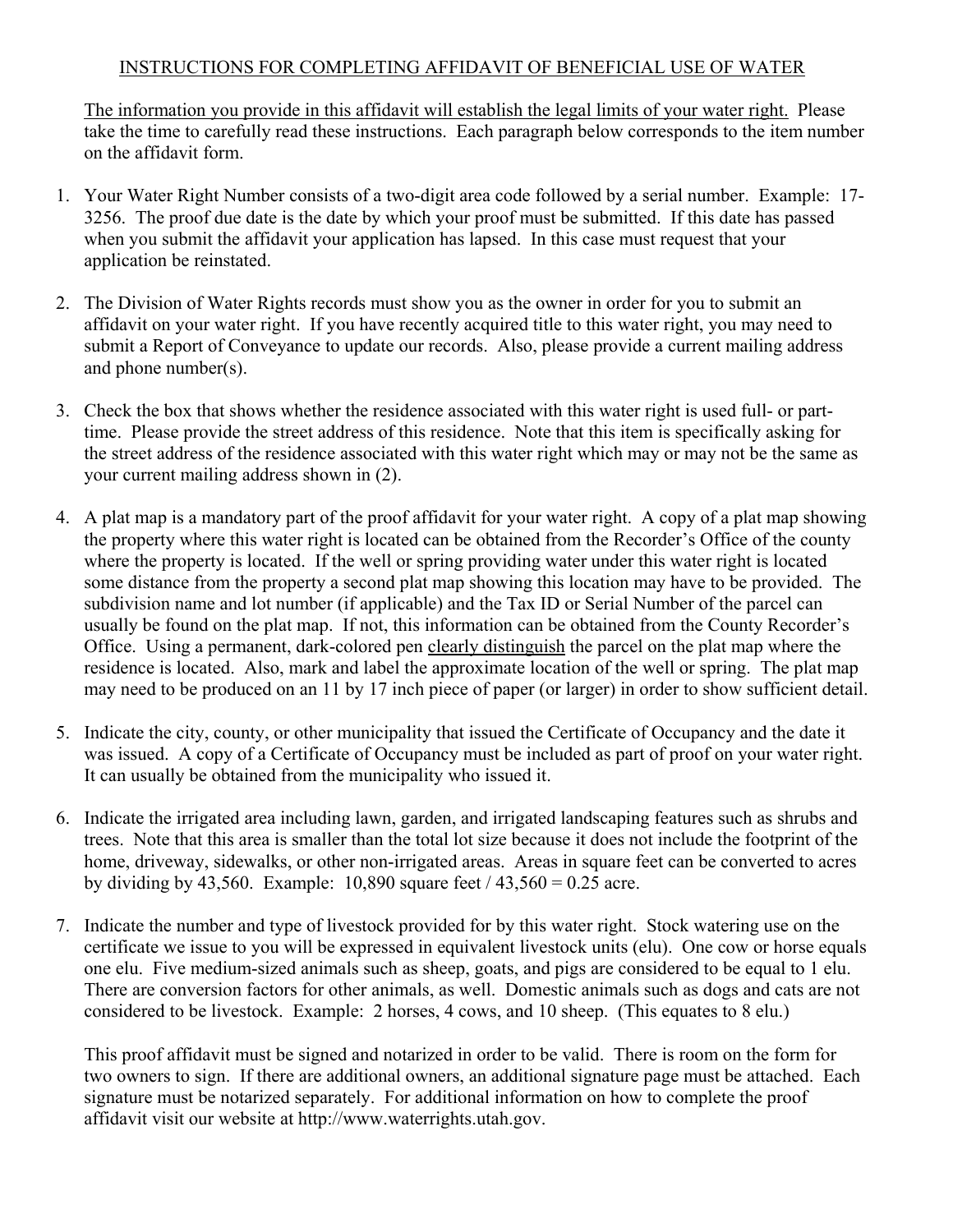| Name of Applicant(s):              |  |
|------------------------------------|--|
| Water Right Number:                |  |
| Tax ID or Serial Number of Parcel: |  |

#### INSTRUCTIONS FOR COMPLETING THE MAP OF BENEFICIAL USE

1) You may use this form to create your map or you may use a blank sheet of paper that is at least  $8\frac{1}{2}$ inches by 11 inches in size.

2) If you use your own form make sure that the map is labeled "Map of Beneficial Use." The map must include the applicant's name, water right number, and the Tax ID or Serial Number of the parcel.

3) Draw the boundaries of the land parcel.

- 4) Label any adjacent roads and show a North Arrow on the map.
- 5) Draw and label the residence on this parcel that is associated with this water right.
- 6) Draw and label any area on the parcel where livestock under this water right are kept or grazed.
- 7) Draw any outbuildings, driveways, walkways, and other non-irrigated areas located on this parcel.

8) Draw all irrigated areas on this parcel receiving water under this water right. The interior and exterior boundaries of the irrigated area should be hachured.

9) Draw and label the well or spring providing water under this water right. Show on the map the distance from the well or spring to two different property corners.

10) If the well or spring is not located on this parcel provide a separate map showing the parcel of land where the well or spring is located. The Tax ID or Serial Number of that parcel and the distance from two property corners to the well or spring must be shown on the map.